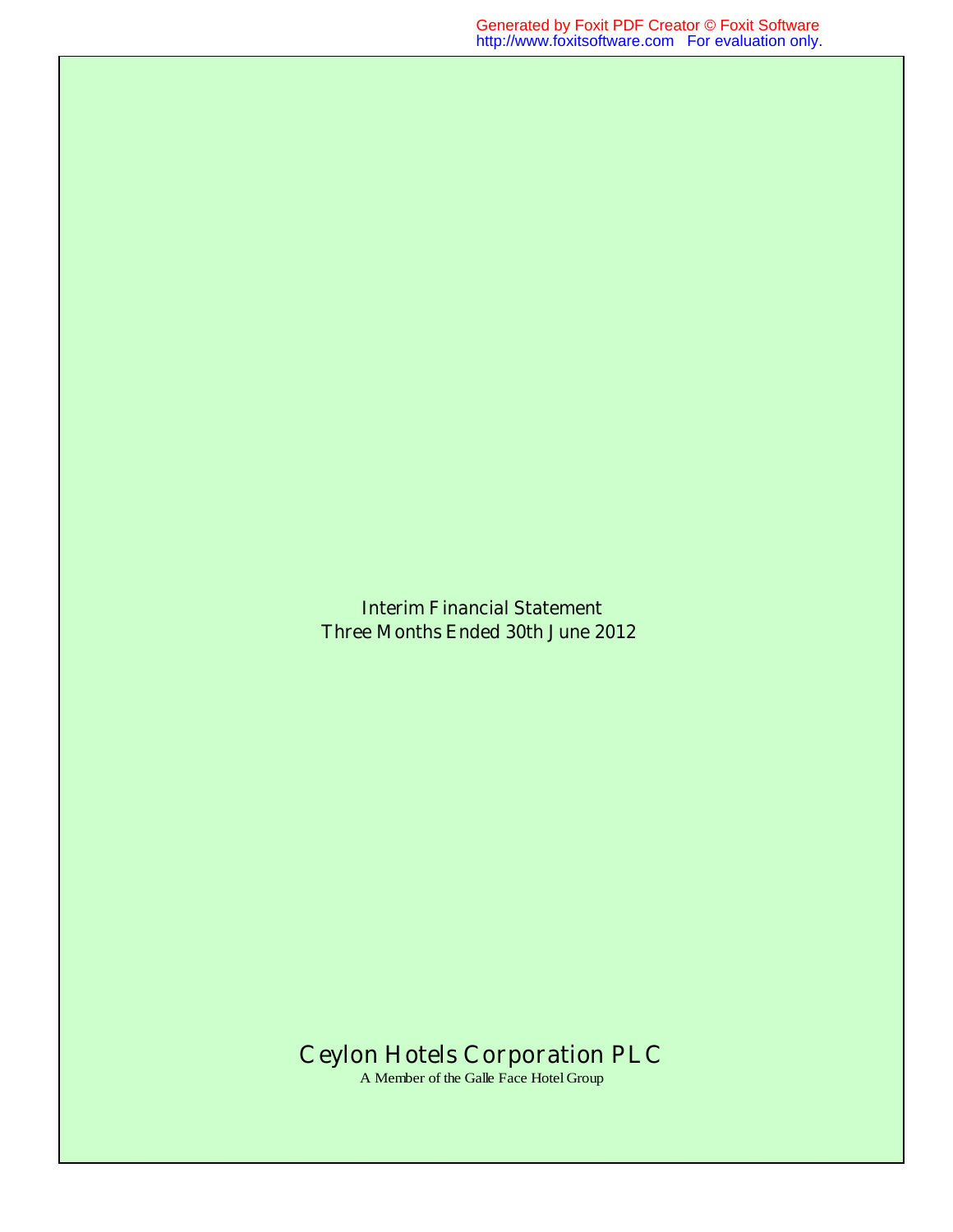Generated by Foxit PDF Creator © Foxit Software http://www.foxitsoftware.com For evaluation only.

# **Ceylon Hotels Corporation PLC**

CORPORATE INFORMATION

#### **Stock Exchange Listing**

Colombo Stock Exchange of Sri Lanka The Ordinary Shares of the Corporation are listed with the

#### **Directors**

Dr. Dennis Aloysius Mr. E.M.Mangala Boyagoda Mr. G.T.Kuttiarachchi Mr. Jeyam Perumal Mr. Lakshman Samarasinghe - Chairman Mr. Kuvera De Zoysa Mr. Priyantha Maddumage Dr. Chrisantha Nonis Mr. Sanjeev Gardiner

#### **Secretaries**

Accounting Systems Secretarial Services (Pvt) Limited 02, Castle Lane, Colombo 04.

### **Registered Office**

Fax : 011 5345875 Telephone:- 011 2449168/ 011 2421847 /011 5634573 / 011 5634649 327 Union Place Colombo 02. Company Registration No PB 3283 Ceylon Hotels Corporation PLC

### **Auditors**

KPMG Ford, Rhodes, Thornton & Co. 32A, Sir Mohamed Macan Markar Mw.,Colombo 03.

### **Hotel Reservations**

Website : www.ceylonhotels.lk Ceylon Hotels Corporation PLC Regency Wing - Galle Face Hotel 02, Galle Road, Colombo 3 Tel: 011 5585858 Fax : 011 5345882 Email : sales@ceylonhotels.net

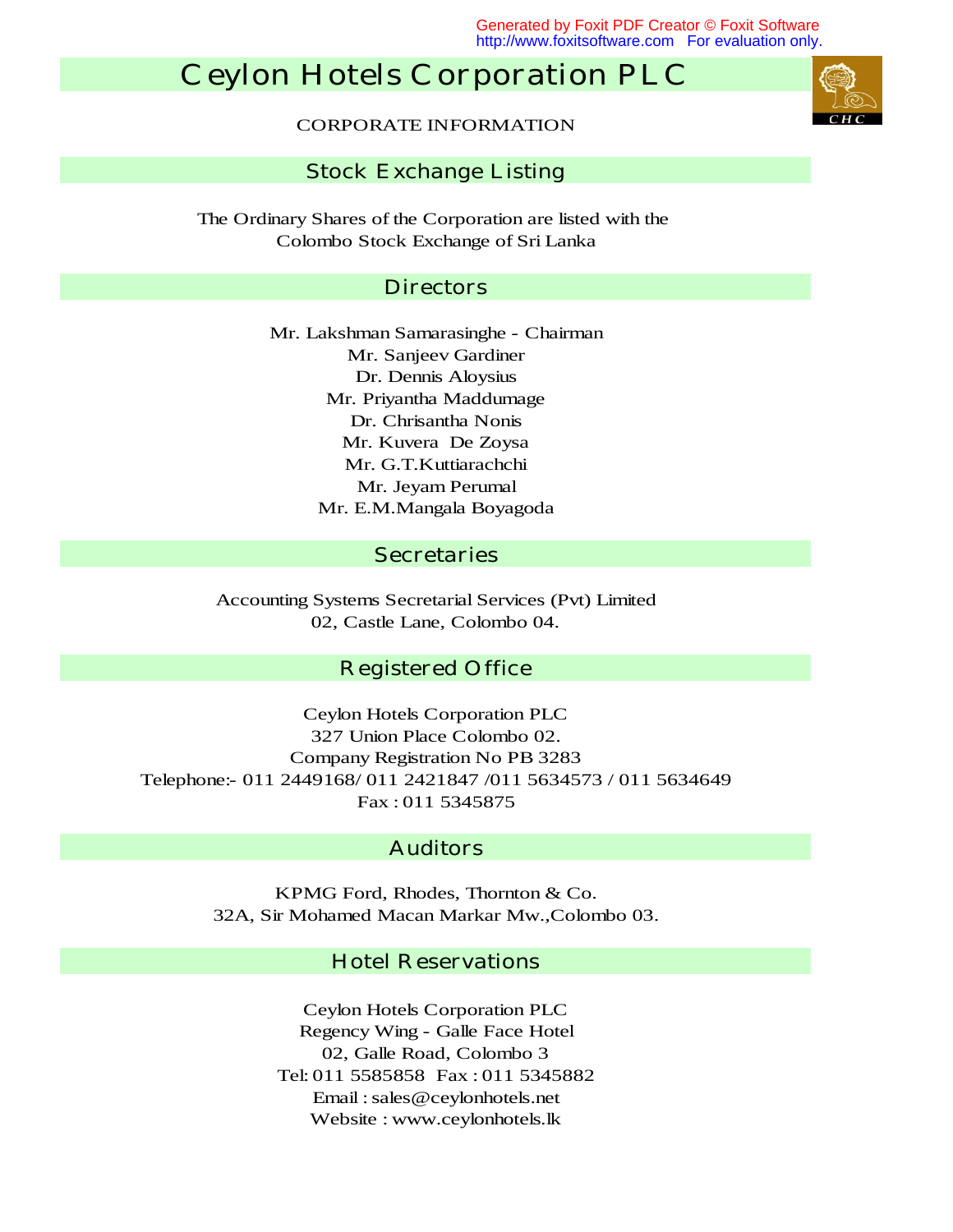**BALANCE SHEET**



|                                                                          | <b>Group</b>              |                           | <b>Company</b>            |                           |  |
|--------------------------------------------------------------------------|---------------------------|---------------------------|---------------------------|---------------------------|--|
| As at                                                                    | 30.06.2012<br>(Rs. '000') | 31.03.2012<br>(Rs. '000') | 30.06.2012<br>(Rs. '000') | 31.03.2012<br>(Rs. '000') |  |
| <b>ASSETS</b>                                                            |                           |                           |                           |                           |  |
| <b>Non- Current Assets</b><br>Property, Plant & Equipment                | 7,846,488                 | 7,866,201                 | 544,318                   | 551,959                   |  |
| <b>Investments in Subsidiary Companies</b><br><b>Investment Property</b> |                           |                           | 41,956<br>986,561         | 41,956<br>986,561         |  |
| <b>Intangible Assets</b>                                                 | 518,383                   | 518,383                   | 518,383                   | 518,383                   |  |
|                                                                          | 8,364,872                 | 8,384,584                 | 2,091,219                 | 2,098,860                 |  |
|                                                                          |                           |                           |                           |                           |  |
| <b>Current Assets</b><br>Inventories                                     | 62,041                    | 59,330                    |                           |                           |  |
| Trade & Other Receivables                                                | 197,203                   | 199,224                   | 169,486                   | 188,500                   |  |
| Cash & Cash Equivalents                                                  | 102,787                   | 66,194                    | 17,503                    | 7,444                     |  |
|                                                                          | 362,031                   | 324,748                   | 186,989                   | 195,944                   |  |
| <b>TOTAL ASSETS</b>                                                      | 8,726,902                 | 8,709,333                 | 2,278,207                 | 2,294,804                 |  |
| <b>EQUITY AND LIABILITIES</b>                                            |                           |                           |                           |                           |  |
| <b>Capital &amp; Reserves</b>                                            |                           |                           |                           |                           |  |
| <b>Stated Capital</b>                                                    | 1,220,426                 | 1,220,426                 | 1,220,426                 | 1,220,426                 |  |
| Reserves                                                                 | 4,864,516                 | 4,880,416                 | 601,167                   | 606,512                   |  |
| <b>Accumulated Losses</b>                                                | (201, 793)                | (191, 765)                | (397, 428)                | (390, 758)                |  |
|                                                                          | 5,883,149                 | 5,909,077                 | 1,424,165                 | 1,436,179                 |  |
| <b>Minority Interest</b>                                                 | 1,342,546                 | 1,336,242                 |                           |                           |  |
|                                                                          | 1,342,546                 | 1,336,242                 | ٠                         | $\blacksquare$            |  |
|                                                                          |                           |                           |                           |                           |  |
| <b>Total Equity</b>                                                      | 7,225,695                 | 7,245,320                 | 1,424,165                 | 1,436,179                 |  |
| <b>Non Current Liabilities</b>                                           |                           |                           |                           |                           |  |
| <b>Interest Bearing Borrowings</b>                                       | 475,159                   | 443,175                   | 263,136                   | 238,570                   |  |
| <b>Deferred Tax Liabilities</b>                                          | 257,262                   | 257,111                   | 6,898                     | 6,898                     |  |
| <b>Employee Benefits</b>                                                 | 8,979<br>741,400          | 8,246<br>708,531          | 6,367<br>276,401          | 6,181<br>251,649          |  |
| <b>Current Liabilities</b>                                               |                           |                           |                           |                           |  |
|                                                                          |                           |                           |                           |                           |  |
| Trade and Other Payables                                                 | 622,447                   | 558,156                   | 467,090                   | 437,946                   |  |
| <b>Interest Bearing Borrowings</b>                                       | 40,222                    | 89,599                    | 39,562                    | 76,439                    |  |
| Non Interest Bearing Borrowings                                          | 1,802                     | 1,802                     | 1,522                     | 1,522                     |  |
| <b>Bank Overdrafts</b>                                                   | 95,336<br>759,808         | 105,926<br>755,483        | 69,466<br>577,641         | 91,068<br>606,976         |  |
|                                                                          |                           |                           |                           |                           |  |
| <b>TOTAL EQUITY AND LIABILITIES</b>                                      | 8,726,902                 | 8,709,333                 | 2,278,207                 | 2,294,804                 |  |
| Net Assets per Share (Rs.)                                               | 34.24                     | 34.39                     | 8.29                      | 8.36                      |  |

Note : The above figures for the Three Months ended 30th June 2012 are provisional and subject to Audit

Figures in brackets indicate deductions.

All values are in Rupees Thousands unless otherwise stated.

I certify that the Financial Statements comply with the requirements of the Companies Act No. 07 of 2007.

**Financial Controller**

Chairman Director

**Lakshman Samarasinghe Priyantha Maddumage**

Colombo, 29 July 2012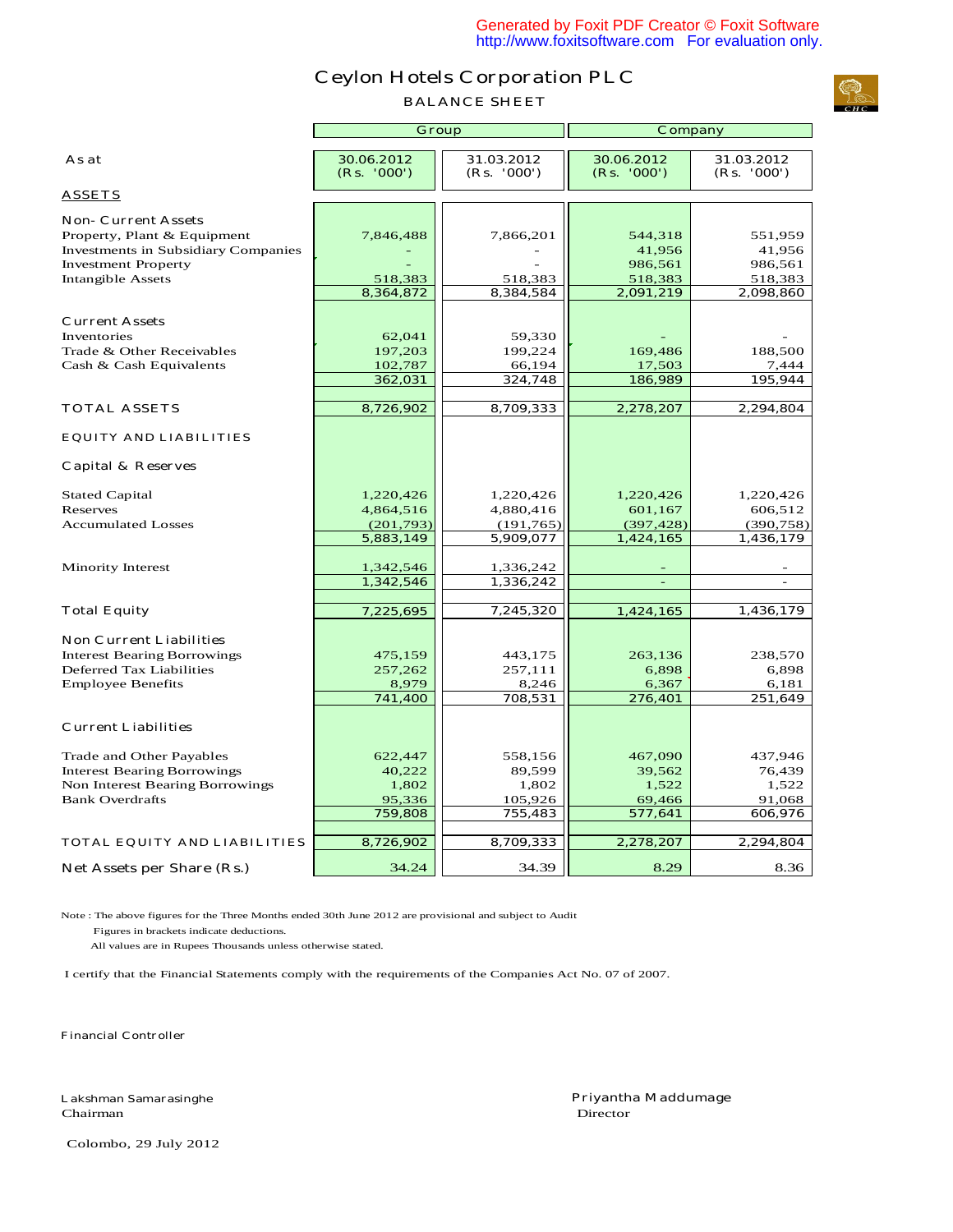

|                                     | Group                                  |                    |                                        | <b>Company</b>    |                                        |                   |                                        | <b>Variance</b>    |                          |
|-------------------------------------|----------------------------------------|--------------------|----------------------------------------|-------------------|----------------------------------------|-------------------|----------------------------------------|--------------------|--------------------------|
|                                     | <b>Three Months Ended</b><br>30th June |                    | <b>Three Months Ended</b><br>30th June |                   | <b>Three Months Ended</b><br>30th June |                   | <b>Three Months Ended</b><br>30th June |                    | Year                     |
|                                     | 2012<br>(Rs.'000'                      | 2011<br>(Rs.'000') | 2012<br>(Rs.'000')                     | 2011<br>(Rs.'000' | 2012<br>(Rs.'000'                      | 2011<br>(Rs.'000' | 2012<br>(Rs.'000'                      | 2011<br>(Rs.'000') | (Group)<br>$\frac{0}{0}$ |
| Revenue                             | 195,746                                | 170,125            | 195,746                                | 170,125           |                                        | 65,717            |                                        | 65,717             | 15                       |
| Cost of Sales                       | (55, 164)                              | (52,087)           | (55, 164)                              | (52,087)          |                                        | (24, 165)         |                                        | (24, 165)          | (6)                      |
| <b>Gross Profit</b>                 | 140,582                                | 118,038            | 140,582                                | 118,038           |                                        | 41,552            |                                        | 41,552             | 19                       |
| Other Operating Income              | 16,964                                 | 5,633              | 16,964                                 | 5,633             | 9,999                                  | 1,184             | 9,999                                  | 1,184              | 201                      |
| <b>Administration Expenses</b>      | (151, 679)                             | (116, 559)         | (151, 679)                             | (116, 559)        | (21,502)                               | (41, 464)         | (21,502)                               | (41, 464)          | (30)                     |
| <b>Marketing Expenses</b>           | (6,746)                                | (4,783)            | (6,746)                                | (4,783)           |                                        | (1, 553)          |                                        | (1,553)            | (41)                     |
| <b>Other Operating Expenses</b>     | (3,989)                                | (2,034)            | (3,989)                                | (2,034)           |                                        | (1,701)           |                                        | (1,701)            | (96)                     |
| <b>Profit/(Loss)from Operations</b> | (4, 868)                               | 295                | (4,868)                                | 295               | (11,503)                               | (1,982)           | (11,503)                               | (1,982)            | (1,750)                  |
| <b>Finance Expenses</b>             | (11,263)                               | (15,672)           | (11,263)                               | (15,672)          | (512)                                  | (15,214)          | (512)                                  | (15,214)           | 28                       |
| Profit/(Loss) before Taxation       | (16, 131)                              | (15,377)           | (16, 131)                              | (15,377)          | (12, 015)                              | (17, 197)         | (12,015)                               | (17, 197)          | (5)                      |
| <b>Income Tax Expenses</b>          | (3, 493)                               | (2,501)            | (3, 493)                               | (2,501)           |                                        |                   |                                        |                    | (40)                     |
| Net Profit/(Loss) after Tax         | (19, 624)                              | (17, 878)          | (19,624)                               | (17, 878)         | (12, 015)                              | (17, 197)         | (12,015)                               | (17, 197)          | (10)                     |
| Minority Interest                   | (6,304)                                | (2,210)            | (6,304)                                | (2,210)           |                                        |                   |                                        |                    | 185                      |
| Net Profit/(Loss)                   | (25,927)                               | (20, 088)          | (25, 927)                              | (20, 088)         | (12, 015)                              | (17, 197)         | (12,015)                               | (17, 197)          | (29)                     |
| Earnings/(Loss) per Share           | (0.15)                                 | (0.12)             | (0.15)                                 | (0.12)            | (0.07)                                 | (0.10)            | (0.07)                                 | (0.10)             | (29)                     |

Note : The above figures for the Three Months ended 30th June 2012 are provisional and subject to Audit Figures in brackets indicate deductions.

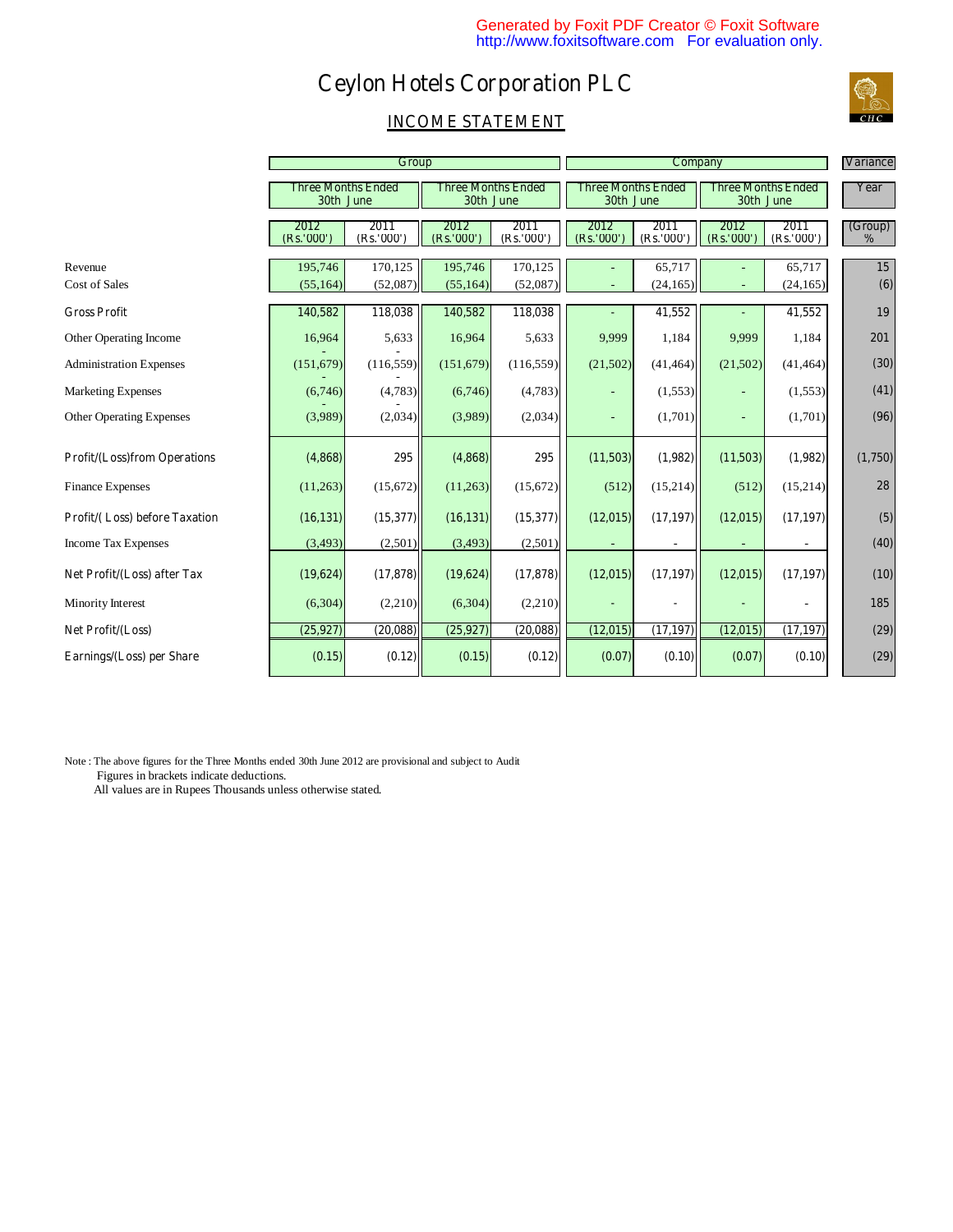

**STATEMENT OF CHANGES IN EQUITY - COMPANY**

|                                                  | <b>Stated</b><br>Capital<br>(Rs.'000') | Capital<br><b>Reserves</b><br>(Rs.'000') | <b>Revaluation</b><br><b>Reserves</b><br>(Rs.'000') | <b>General</b><br><b>Reserves</b><br>(Rs.'000') | <b>Accumulated</b><br><b>Losses</b><br>(Rs.'000') | <b>Total</b><br><b>Equity</b><br>(Rs.'000') |
|--------------------------------------------------|----------------------------------------|------------------------------------------|-----------------------------------------------------|-------------------------------------------------|---------------------------------------------------|---------------------------------------------|
| Balance as at 31st March 2010                    | 1,220,426                              | 8,128                                    | 462,152                                             | 166,718                                         | (330, 207)                                        | 1,527,217                                   |
| Surplus on Revaluation of Investment Property    |                                        |                                          |                                                     |                                                 | 2,350                                             | 2,350                                       |
| Deferred Tax impact due to reduction in tax rate | $\sim$                                 | $\overline{\phantom{0}}$                 | 12,274                                              |                                                 |                                                   | 12,274                                      |
| <b>Transfers</b>                                 |                                        |                                          | (21, 380)                                           |                                                 | 21,380                                            |                                             |
| Net Profit / (Loss) for the Year                 |                                        |                                          |                                                     |                                                 | (59, 664)                                         | (59, 664)                                   |
| Balance as at 31st March 2011                    | 1,220,426                              | 8,128                                    | 453,045                                             | 166,718                                         | (366, 142)                                        | 1,482,176                                   |
| Transfers                                        |                                        |                                          | (21, 380)                                           |                                                 | 21,380                                            |                                             |
| Net Profit / (Loss) for the Period               |                                        |                                          |                                                     |                                                 | (45,996)                                          | (45,996)                                    |
| Balance as at 31st March 2012                    | 1,220,426                              | 8,128                                    | 431,666                                             | 166,718                                         | (390, 758)                                        | 1,436,179                                   |
| <b>Transfers</b>                                 |                                        |                                          | (5,345)                                             |                                                 | 5,345                                             |                                             |
| Net Profit / (Loss) for the Period               |                                        |                                          |                                                     |                                                 | (12,015)                                          | (12,015)                                    |
| Balance as at 30th June 2012                     | 1,220,426                              | 8,128                                    | 426,321                                             | 166,718                                         | (397, 428)                                        | 1,424,165                                   |
|                                                  |                                        |                                          |                                                     |                                                 |                                                   |                                             |

#### **STATEMENT OF CHANGES IN EQUITY - COMPANY**

|                                                  | <b>Stated</b><br>Capital<br>(Rs.'000') | <b>Capital</b><br><b>Reserves</b><br>(Rs.'000') | <b>Revaluation</b><br><b>Reserves</b><br>(Rs.'000') | <b>General</b><br><b>Reserves</b><br>(Rs.'000') | <b>Accumulated</b><br><b>Losses</b><br>(Rs.'000') | <b>Total</b><br><b>Equity</b><br>(Rs.'000') |
|--------------------------------------------------|----------------------------------------|-------------------------------------------------|-----------------------------------------------------|-------------------------------------------------|---------------------------------------------------|---------------------------------------------|
| Balance as at 31st March 2009 (restated)         | 1,220,426                              | 8,128                                           | 485,424                                             | 166,718                                         | (314, 288)                                        | 1,566,408                                   |
| Net Profit / (Loss) for the Year                 | ٠                                      |                                                 |                                                     | ۰                                               | (39, 192)                                         | (39, 192)                                   |
| <b>Transfers</b>                                 |                                        |                                                 | (21, 165)                                           |                                                 | 21,165                                            |                                             |
| Adjustment on Disposal of Assets                 |                                        |                                                 | (2,108)                                             |                                                 | 2,108                                             |                                             |
| <b>Balance as at 31st March 2010</b>             | 1,220,426                              | 8,128                                           | 462,152                                             | 166,718                                         | (330, 207)                                        | 1,527,216                                   |
| Surplus on Revaluation of Investment Property    |                                        |                                                 |                                                     |                                                 | 2,350                                             | 2,350                                       |
| <b>Transfers</b>                                 |                                        |                                                 | (21, 380)                                           |                                                 | 21,380                                            |                                             |
| Net Profit/(Loss) for the Period                 |                                        |                                                 |                                                     |                                                 | (59, 664)                                         | (59, 664)                                   |
| Deferred Tax Effect due to reduction in tax rate |                                        |                                                 | 12,274                                              |                                                 |                                                   | 12,274                                      |
| Balance as at 31st March 2011                    | 1,220,426                              | 8,128                                           | 453,045                                             | 166,718                                         | (366, 141)                                        | 1,482,175                                   |
| Net Profit/(Loss) for the Period                 |                                        |                                                 | (5, 345)                                            | ۰                                               | 5,345                                             |                                             |
| Net Profit / (Loss) for the Period               |                                        |                                                 |                                                     |                                                 | (17, 197)                                         | (17, 197)                                   |
| Balance as at 30th June 2011                     | 1,220,426                              | 8,128                                           | 447,700                                             | 166,718                                         | (377,993)                                         | 1,464,978                                   |
|                                                  |                                        |                                                 |                                                     |                                                 |                                                   |                                             |

Note : The above figures for the Three Months ended 30th June 2012 are provisional and subject to Audit Figures in brackets indicate deductions.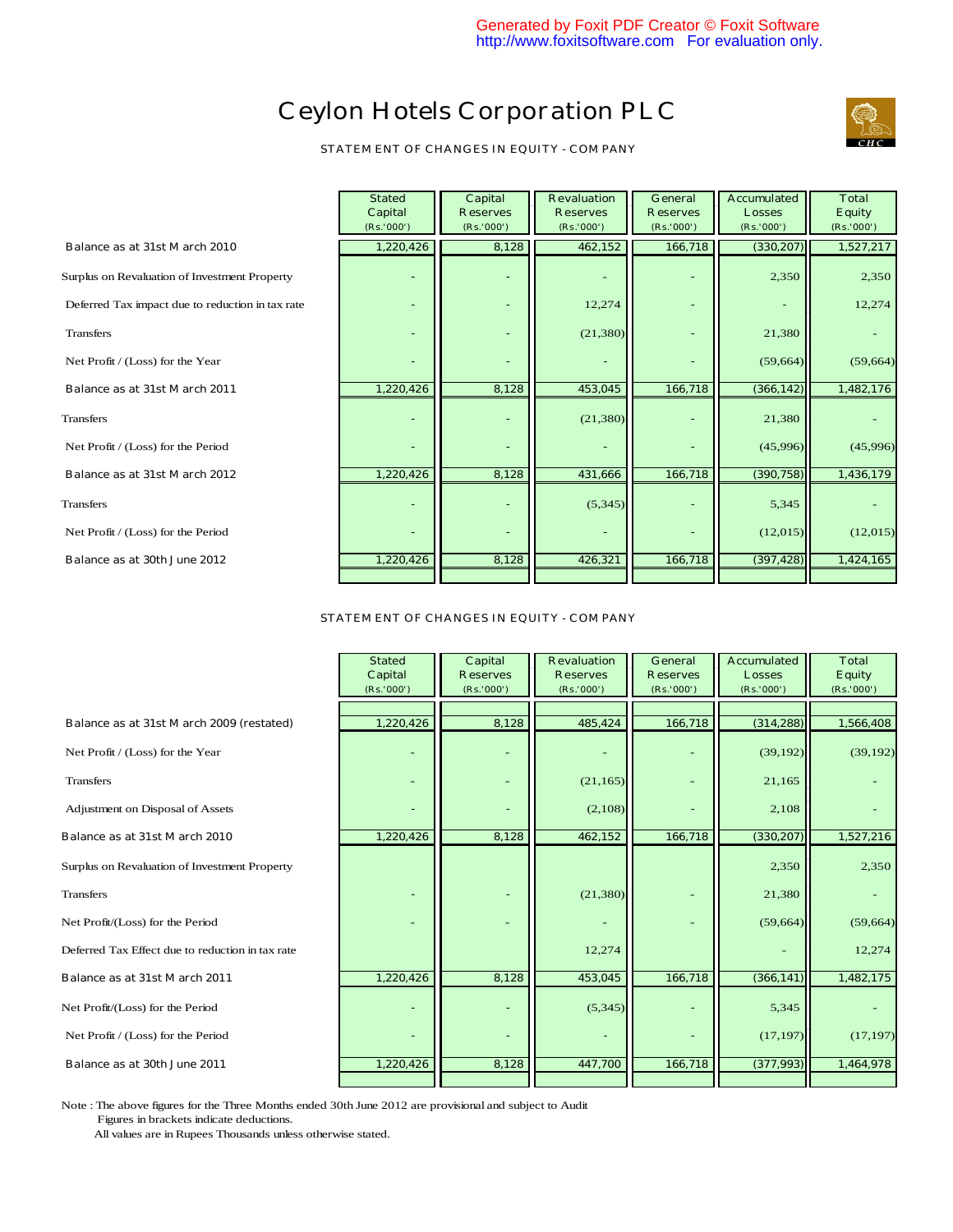

**STATEMENT OF CHANGES IN EQUITY - GROUP**

|                                                       | <b>Stated</b><br><b>Capital</b><br>(Rs. '000') | Capital<br><b>Reserves</b><br>(Rs.'000') | <b>Revaluation</b><br><b>Reserves</b><br>(Rs.'000') | General<br><b>Reserves</b><br>(Rs. '000') | <b>Accumulated</b><br><b>Losses</b><br>(Rs. '000') | <b>Total</b><br><b>Equity</b><br>(Rs.'000') |
|-------------------------------------------------------|------------------------------------------------|------------------------------------------|-----------------------------------------------------|-------------------------------------------|----------------------------------------------------|---------------------------------------------|
|                                                       |                                                |                                          |                                                     |                                           |                                                    |                                             |
| Balance as at 31st March 2010                         | 1,220,426                                      | 8,128                                    | 3,752,609                                           | 170,019                                   | (362, 694)                                         | 4,788,487                                   |
| Surplus on Revaluation of Property, Plant & Equipment | $\blacksquare$                                 | ۰                                        | 1,082,159                                           | $\blacksquare$                            | ٠                                                  | 1,082,159                                   |
| Change in fair value on investment Property           | ٠                                              | ٠                                        |                                                     | $\blacksquare$                            | 2,350                                              | 2,350                                       |
| Impairment loss charged against revaluation reserve   | ٠                                              |                                          |                                                     |                                           |                                                    |                                             |
| Deferred Tax on Revaluation                           | $\overline{\phantom{0}}$                       |                                          | (64, 526)                                           |                                           |                                                    | (64, 526)                                   |
| Transfers                                             | $\overline{\phantom{0}}$                       |                                          | (36, 594)                                           |                                           | 36,594                                             |                                             |
| Deferred Tax impact due to reduction in tax rate      |                                                |                                          | 29,613                                              |                                           |                                                    | 29.613                                      |
| Net Profit / (Loss) for the Year                      |                                                |                                          |                                                     |                                           | 40,615                                             | 40.615                                      |
| Balance as at 31st March 2011                         | 1,220,426                                      | 8,128                                    | 4,763,261                                           | 170,019                                   | (283, 136)                                         | 5,878,699                                   |
| Transfers to Retained Earnings                        | ٠                                              | ٠                                        | (63, 597)                                           |                                           | 63,597                                             |                                             |
| Deferred Tax effect on rate change                    |                                                |                                          | 2,605                                               |                                           |                                                    | 2,605                                       |
| Net Profit /(Loss) for the Period                     |                                                |                                          |                                                     |                                           | 27,774                                             | 27,774                                      |
| Balance as at 31st March 2012                         | 1,220,426                                      | 8,128                                    | 4,702,269                                           | 170,019                                   | (191, 765)                                         | 5,909,077                                   |
| Transfers to Retained Earnings                        | ٠                                              | ۰                                        | (15,899)                                            | $\blacksquare$                            | 15,899                                             |                                             |
| Net Profit /(Loss) for the Period                     |                                                | ٠                                        |                                                     |                                           | (25, 927)                                          | (25,927)                                    |
| Balance as at 30th June 2012                          | 1,220,426                                      | 8,128                                    | 4,686,369                                           | 170,019                                   | (201,793)                                          | 5,883,149                                   |
|                                                       |                                                |                                          |                                                     |                                           |                                                    |                                             |

#### **STATEMENT OF CHANGES IN EQUITY - GROUP**

|                                                  | <b>Stated</b><br><b>Capital</b><br>(Rs.'000') | Capital<br><b>Reserves</b><br>(Rs.'000') | <b>Revaluation</b><br><b>Reserves</b><br>(Rs.'000') | General<br><b>Reserves</b><br>(Rs.'000') | <b>Accumulated</b><br><b>Losses</b><br>(Rs. '000') | <b>Total</b><br><b>Equity</b><br>(Rs.'000') |
|--------------------------------------------------|-----------------------------------------------|------------------------------------------|-----------------------------------------------------|------------------------------------------|----------------------------------------------------|---------------------------------------------|
|                                                  |                                               |                                          |                                                     |                                          |                                                    |                                             |
| Balance as at 31st March 2009 (restated)         | 1,220,426                                     | 8,128                                    | 3,791,697                                           | 170,119                                  | (361, 390)                                         | 4,828,978                                   |
| Net Profit / (Loss) for the Year                 | $\overline{\phantom{a}}$                      | ٠                                        |                                                     |                                          | (39, 973)                                          | (39, 973)                                   |
| Reversal of Revaluation Reserve Disposed Assets  | $\overline{\phantom{a}}$                      | $\overline{\phantom{a}}$                 | (2,108)                                             |                                          | 2,108                                              | $\mathbf{O}$                                |
| Tansfer to /(from) Reserves                      | $\overline{\phantom{a}}$                      |                                          | (36,980)                                            | (100)                                    | 36,618                                             | (461)                                       |
| Preference Share Dividends                       |                                               |                                          |                                                     |                                          | (57)                                               | (57)                                        |
| <b>Balance as at 31st March 2010</b>             | 1,220,426                                     | 8,128                                    | 3,752,609                                           | 170,019                                  | (362, 694)                                         | 4,788,487                                   |
| Surplus on Revaluation of PPE                    | $\blacksquare$                                |                                          | 1,082,159                                           |                                          |                                                    | 1,082,158.70                                |
| Deferred Tax on Revaluation                      | $\blacksquare$                                |                                          | (64, 526)                                           |                                          |                                                    | (64,526.09)                                 |
| <b>Trasnfers</b>                                 | $\blacksquare$                                |                                          | (36,594)                                            |                                          | 36,594                                             |                                             |
| Deferred Tax Effect due to reduction in tax rate | $\blacksquare$                                |                                          | 29,613                                              |                                          |                                                    | 29,613.20                                   |
| Changes in fair value on Investment Property     | $\overline{\phantom{a}}$                      |                                          |                                                     |                                          | 2,350                                              | 2,350                                       |
| Net Profit /(Loss) for the Period                |                                               |                                          |                                                     |                                          | 40,615                                             | 40.615                                      |
| <b>Balance as at 31st March 2011</b>             | 1,220,426                                     | 8,128                                    | 4,763,261                                           | 170,019                                  | (283, 135)                                         | 5,878,699                                   |
| Transfers to Retained Earnings                   | ٠                                             |                                          | (9,148)                                             |                                          | 9,148                                              |                                             |
| Net Profit /(Loss) for the Period                |                                               |                                          |                                                     |                                          | (20,088)                                           | (20,088)                                    |
| Balance as at 30th June 2011                     | 1,220,426                                     | 8,128                                    | 4,754,113                                           | 170,019                                  | (294, 075)                                         | 5,858,609                                   |
|                                                  |                                               |                                          |                                                     |                                          |                                                    |                                             |

Note : The above figures for the Three Months ended 30th June 2012 are provisional and subject to Audit Figures in brackets indicate deductions.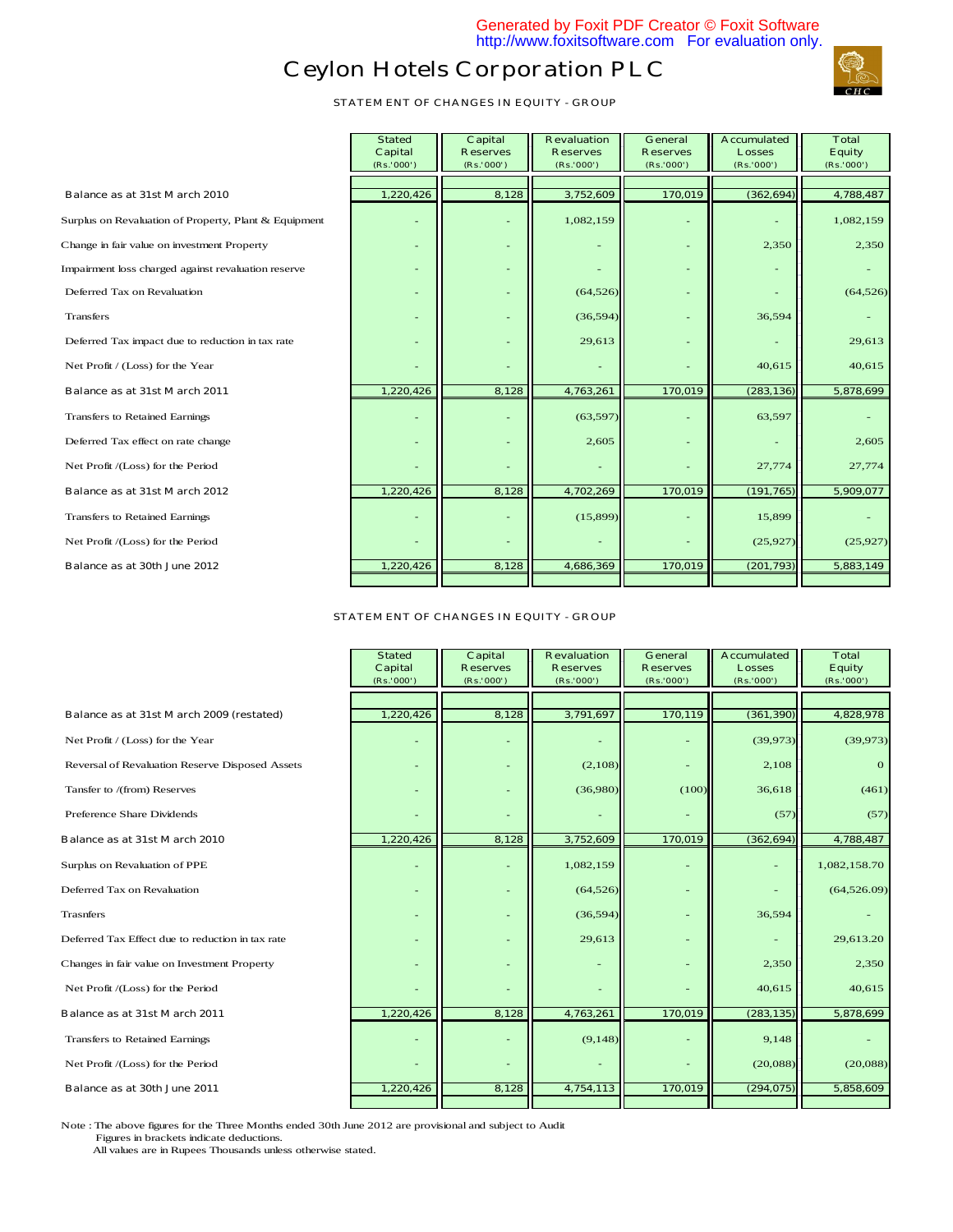**Cash Flow Statement** 

|                                                            |            | Group       | Company     |                |  |
|------------------------------------------------------------|------------|-------------|-------------|----------------|--|
| For the Year Ended 30th June                               | 2012       | 2011        | 2012        | 2011           |  |
|                                                            | (Rs.'000') | (Rs. '000') | (Rs. '000') | (Rs. '000')    |  |
| Net Profit /(Loss) before Taxation                         | (16, 131)  | (15,377)    | (12, 015)   | (17, 197)      |  |
| Adjustments for:                                           |            |             |             |                |  |
| Depreciation                                               | 36,544     | 25,781      | 15,007      | 11,336         |  |
| Provision for Gratuity                                     | 798        | 278         | 250         | 260            |  |
| <b>Finance Cost</b>                                        | 11,263     | 15,267      | 512         | 15,214         |  |
| Amortisation of Government Grant                           |            | (180)       |             | (180)          |  |
| Profit/(Loss) on Disposal of Property Plant & Equipment    | 809        |             | 809         |                |  |
| Other Operating Income                                     | (16,964)   | (5,633)     | (9,999)     | (1, 184)       |  |
| <b>Operating Profit before Working Capital Changes</b>     | 16,319     | 20,137      | (5, 436)    | 8,249          |  |
| (Increase) / Decrease in Inventories                       | (2,710)    | (8,964)     |             | (3,577)        |  |
| (Increase) / Decrease in Debtors & Other Receivables       | 2,021      | 253,652     | 19,014      | 208,031        |  |
| Increase / (Decrease) in Trade Creditors & Other Payables  | 64,290     | 53,046      | 29,145      | 74,360         |  |
| <b>Cash Generated from Operations</b>                      | 79,920     | 317,871     | 42,722      | 287,063        |  |
|                                                            |            |             |             |                |  |
| Income Tax Paid                                            | (1,877)    | (2,744)     |             | (36)           |  |
| Finance Expenses Paid                                      | (11,263)   | (15,672)    | (512)       | (15, 214)      |  |
| Other Operating Income                                     | 16,964     | 5,633       | 9,999       | 1,184          |  |
| <b>Gratuity Paid</b>                                       | (65)       | (86)        | (65)        | $\blacksquare$ |  |
| <b>Net Cash Inflow from Operating Activities</b>           | 83,680     | 305,002     | 52,145      | 272,997        |  |
| Cash Flow from/(used in) Investing Activities              |            |             |             |                |  |
| Acquisition of Property, Plant & Equipment                 | (19, 263)  | (103, 126)  | (8, 333)    | (113, 163)     |  |
| Proceeds From Disposal of Property Plant & Equipment       | 160        |             | 160         |                |  |
| Net Cash flow from/(used in) Investing Activities          | (19, 103)  | (103, 126)  | (8,173)     | (113, 163)     |  |
| Net Cash Inflow/(Outflow) before Financing Activities      | 64,576     | 201,876     | 43,972      | 159,834        |  |
| Cash Flow from/(used in) Financing Activities              |            |             |             |                |  |
| Repayment of Interest Bearing Borrowings                   | (17, 393)  | (7,265)     | (12, 311)   | (6,350)        |  |
| Net Cash flow from (used in) Financing Activities          | (17, 393)  | (7,265)     | (12, 311)   | (6,350)        |  |
| Net Increase/(Decrease) in Cash & Cash Equivalents         | 47,183     | 194,610     | 31,661      | 153,484        |  |
| Net Cash & Cash Equivalents at the beginning of the Period | (39, 732)  | (234, 343)  | (83, 624)   | (237, 108)     |  |
| Net Cash & Cash Equivalents as at 30th June                | 7,451      | (39, 732)   | (51, 963)   | (83, 624)      |  |
|                                                            |            |             |             |                |  |
| Analysis of Net Cash & Cash Equivalents as at 30th June    |            |             |             |                |  |
| Cash & Cash Equivalents                                    | 102,787    | 66,194      | 17,503      | 7,444          |  |
| <b>Bank Overdraft</b>                                      | (95, 336)  | (105, 926)  | (69, 466)   | (91,068)       |  |
| Net Cash & Cash Equivalents as at 30th June                | 7,451      | (39, 732)   | (51, 963)   | (83, 624)      |  |
|                                                            |            |             |             |                |  |

Note : The above figures for the Three Months ended 30th June 2012 are provisional and subject to Audit Figures in brackets indicate deductions.

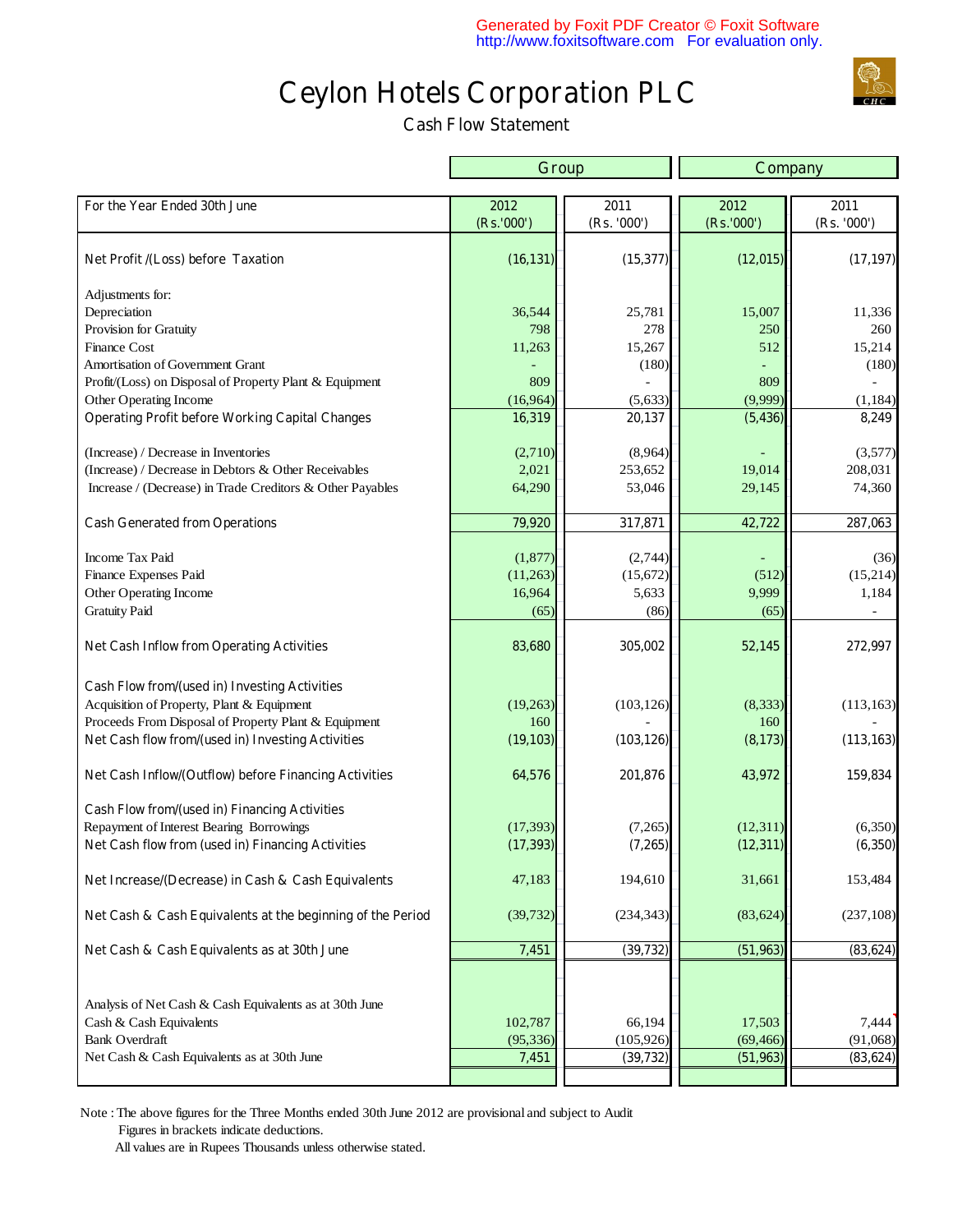# **Ceylon Hotels Corporation PLC SHARE INFORMATION**



1. The Public Share Holding as at 30th June 2012 17.65%

2. Directors Share Holding as at 30th June 2012

| <b>Name of Director</b>              | No of         |
|--------------------------------------|---------------|
|                                      | <b>Shares</b> |
| Mr. Lakshman Samarasinghe - Chairman | 3,025         |
| Mr. Sanjeev Gardiner                 | Nil           |
| Dr. Dennis Aloysius                  | 10,069        |
| Mr. Priyantha Maddumage              |               |
| Dr. Chrisantha Nonis                 | Nil           |
| Mr. Kuvera De Zoysa                  | Nil           |
| Mr.Gunapala Tissakuttiarachchi       | Nil           |
| Mr. Jeyam Perumal                    | Nil           |
| Mr. E.M.Mangala Boyagoda             | Nil           |

3. Top 20 Ordinary Shareholders as at 30th June 2012

| <b>Name</b>                                               | <b>Position</b>          | <b>No of Shares</b> | $\frac{0}{0}$ |
|-----------------------------------------------------------|--------------------------|---------------------|---------------|
| Ceylon Hotels Holdings (Pvt) Ltd                          |                          | 120,944,925         | 70.38         |
| <b>Employees Provident Fund</b>                           | $\overline{2}$           | 20,538,515          | 11.95         |
| Seylan Bank Ltd/The Galle Face Hotel Co.Ltd               | 3                        | 9,893,056           | 5.76          |
| Bank of Ceylon - No 2                                     | $\overline{\mathcal{L}}$ | 5,975,000           | 3.48          |
| <b>National Savings Bank</b>                              | 5                        | 3,304,900           | 1.92          |
| Mr Hamish Winston Mcdonald Woodward                       | 6                        | 723,173             | 0.42          |
| Sampath Bank PLC/Capital Trust Holdings (Pvt) Ltd         | 7                        | 347,789             | 0.20          |
| Seylan Bank PLC/Mr. Arunasalam Sithampalam                | 8                        | 320,800             | 0.19          |
| Mr. Kanishka Nuwan Karunaratne                            | 9                        | 300,150             | 0.17          |
| Sithlanka (Pvt) Ltd                                       | 10                       | 199,500             | 0.12          |
| Seylan Bank PLC/Capital Trust Holdings (Pvt) Ltd          | 11                       | 171,802             | 0.10          |
| Mr. Vivendra Lintotawela                                  | 12                       | 150,300             | 0.09          |
| Mr.S.M.H.Mohamed                                          | 13                       | 132,804             | 0.08          |
| <b>Associated Electrical Corporation Limited</b>          | 14                       | 128,300             | 0.07          |
| Cocoshell activated Carbon Company Ltd                    | 15                       | 127,500             | 0.07          |
| Waldock Mackenzie Ltd / Mr.M.S.F.Haqque Waldock Mackenzie | 16                       | 126,300             | 0.07          |
| Mr.Piyadasa Guruge                                        | 17                       | 125,000             | 0.07          |
| Premapala Pitipanaarachchi                                | 18                       | 125,000             | 0.07          |
| Mc Larens Holdings Ltd                                    | 19                       | 115,000             | 0.07          |
| Mr.Derek Joseph De Silva Wijeyeratne                      | 20                       | 112,600             | 0.07          |
| Sub total                                                 |                          | 163,862,414         | 95.36         |
| Balance held by others                                    |                          | 7,962,987           | 4.63          |
| Total number of shares                                    |                          | 171,825,401         | 100.00        |